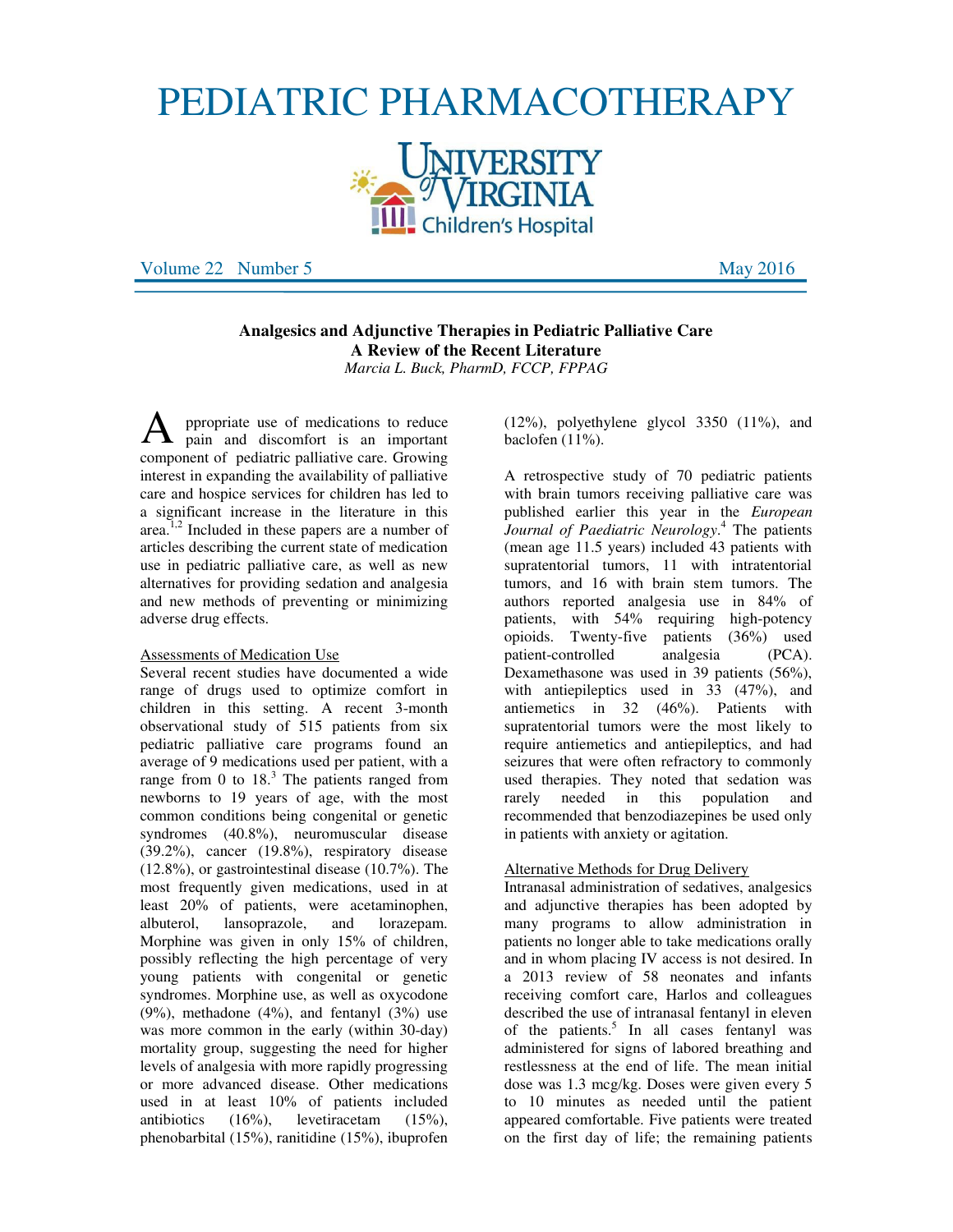were treated between the ages of 28 to 197 days. Three patients were treated after withdrawal of mechanical ventilation, and one patient was treated at home. The average number of doses given was 4.5 (range 1-17). The authors concluded that intranasal fentanyl provided a minimally invasive and effective method of preventing distress in dying newborns and infants.

In an article just published in the *Journal of Palliative Medicine*, similar benefit was found with the administration of oral transmucosal medications in neonatal palliative care.<sup>6</sup> Drolet and colleagues evaluated their comfort care protocol using transmuscosal morphine (0.05 mg/kg) or midazolam 0.05 mg/kg, with transmucosal scopolamine (6 mcg/kg) or glycopyrrolate (6 mcg/kg) for excessive secretions resulting in worsening respiratory distress. Patients were assessed every 4 hours as well as 30 and 60 minutes after each medication dose with the Neonatal Pain, Agitation, and Sedation Scale (N-PASS). Twelve patients (median age 8 days, range 3-39) were included in the study. The median duration of protocol use was 2 days (range 0.5-22.5 days). Regular assessments were conducted 85% of the time; 64% of the as needed doses were followed by a reassessment within 1 hour. A mid-study questionnaire of the patients' nurses revealed 100% agreement with the statement that their patient's symptoms were relieved by administration of the transmucosal morphine or midazolam. Ninety-four percent of nurses would recommend the protocol to other institutions. Fentanyl was well tolerated, with mild apnea in 7 patients that did not require intervention.

# Additional Choices for Sedation and Analgesia

Several recent papers have described the benefit of supplementing traditional opioids and benzodiazepines with newer agents. The use of combination therapy offers the potential for improved patient comfort and avoiding tolerance to opioids and benzodiazepines that can result in rapid dose escalation and dose-related adverse effects. Dexmedetomidine may be a useful choice. A frequently used sedative in pediatric intensive care, it provides analgesia without respiratory depression. It produces a light level of non-REM state sedation, a dose-dependent amnesia, and may reduce the development of delirium. It also acts as an anxiolytic and antisialagogue. The disadvantages of antisialagogue. dexmedetomidine include the potential for bradycardia or other arrhythmias and hypotension.

In 2015, O'Hara and colleagues at Hershey Children's Hospital described the use of dexmedetomidine for sedation during withdrawal of ventilator support.<sup>7</sup> The patient was an adolescent girl with severe developmental delay, spastic quadriparesis, cortical blindness, renal disease, seizures, and chronic lung disease. She was admitted for the sixth time in the same year and required continuous bilevel positive airway pressure (BiPAP). After discussions with their daughter's medical team, the family chose not to pursue a tracheostomy and to discontinue respiratory support. At that time, she was receiving scheduled enteral lorazepam and morphine, with additional morphine as needed. After removal of the BiPAP she became progressively more tachypneic, and IV ketamine and midazolam were added to her regimen. The benefit was of a short duration and did not appear to the parents to being producing comfort. The addition of dexmedetomidine, at a rate of 0.4 mcg/kg/hr, produced comfort for 14 hours. At that point, she received several additional doses of morphine and midazolam and the infusion was increased to 0.7 mcg/kg/hr. The patient expired 10 hours later with no signs of distress.

Earlier this year, Gibbons and colleagues described the use of continuous lidocaine infusions in four pediatric and adolescent patients (ages 8-18 years) with terminal cancer and refractory pain.<sup>8</sup> Three patients had metastatic disease and one patient had neurofibromatosis type I with a malignant peripheral nerve sheath tumor. The patients received between one and eight treatment courses, with a loading dose of 1 mg/kg given in all but four courses. The initial dose ranged from 15 to 36 mcg/kg/min, with a final dosing range of 15-50 mcg/kg/min. The length of the infusions ranged from 4 hours to 17 days. All of the patients had received opioids (hydromorphone and/or methadone) and ketamine. Other pain therapies included diazepam or lorazepam,<br>pregabalin, duloxetine, cannabinoids, and cannabinoids, and ibuprofen. One patient received dexmedetomidine.

Pain scores were significantly lower at 4 hours after initiation of lidocaine, compared to baseline  $(p < 0.017)$ . Scores continued to decline during treatment and were still significantly lower than baseline 24 hours after discontinuing lidocaine (p < 0.001). Three patients experienced adverse effects potentially associated with lidocaine, including two with tingling or paresthesias and one patient with blurred vision and visual hallucinations. Symptoms resolved spontaneously or with dose reduction; none of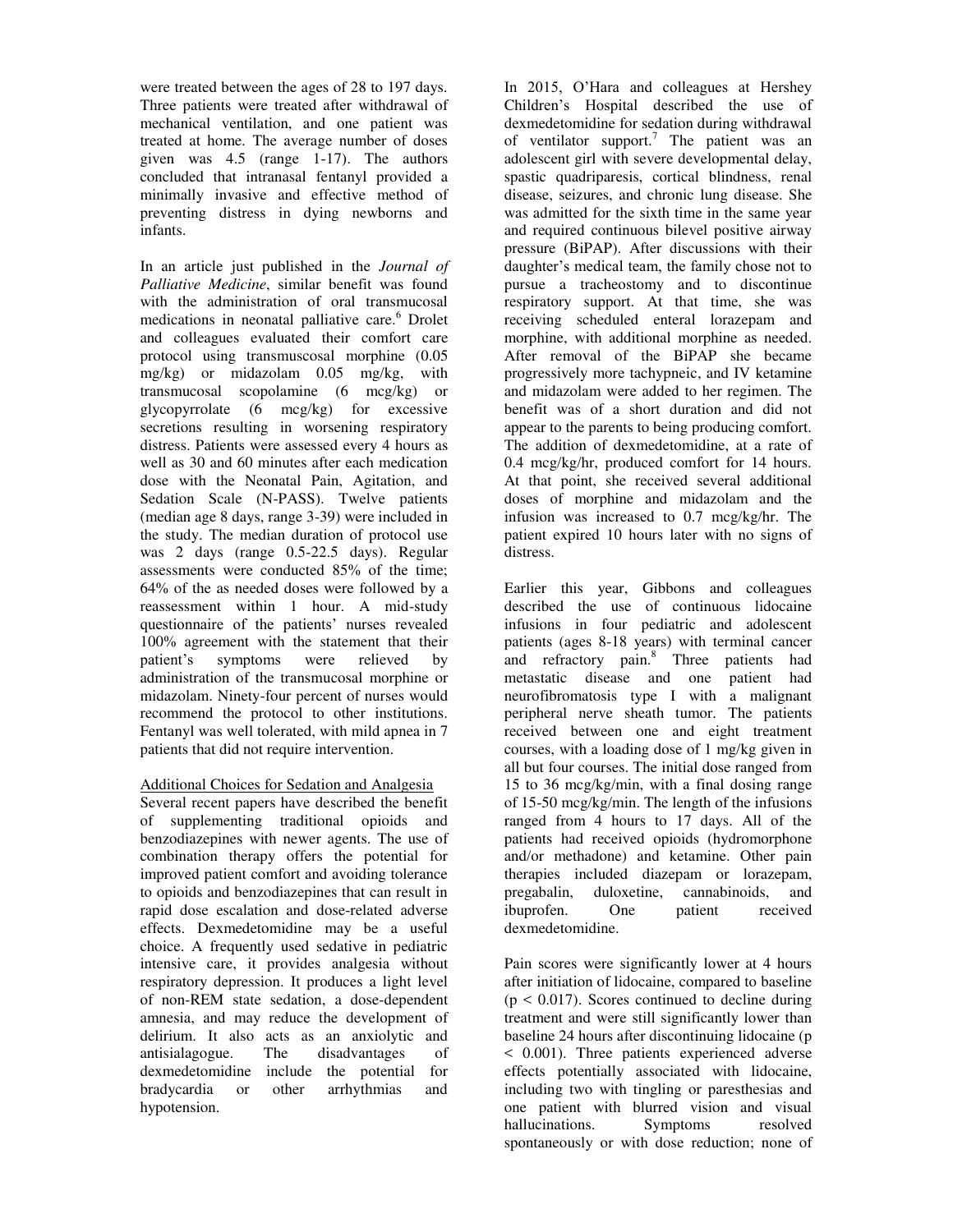the adverse effects resulted in discontinuation of the infusion. Serum lidocaine concentrations were inversely related to pain scores, but did not correlate with infusion rates. All of the patients died within 19 months of their initial lidocaine infusion, with two receiving lidocaine at the time of death. The authors suggest that the unexpected duration of pain control experienced after completion of the infusion may result from additional mechanisms of action in long-standing pain states and conclude that lidocaine deserves further research in the treatment of opioidrefractory pain in the pediatric population.

Propofol has also been utilized in the pediatric palliative care setting. Anghelescu and colleagues at St. Jude Children's Research Hospital conducted a retrospective study of cancer patients who received propofol for palliative sedation within 20 days of their death.<sup>9</sup> Of the 192 patients evaluated over a 7-year period, only three had received propofol. The patients included a 9-year-old with angiosarcoma, a 6-year-old with neuroblastoma, and an 11-year-old with acute lymphoblastic leukemia. All three patients had experience multiple complications and were already receiving opioids at high doses. Propofol was initiated at 30 mcg/kg/min (1.8 mg/kg/hr) in the first patient and continued for 9 days until the patient's death. The second patient was placed on propofol at 30 mcg/kg/min after a period of rapid escalation of opioid PCA use failed to produce adequate pain relief. Use of propofol improved comfort while allowing a reduction in opioid and benzodiazepine doses. The patient died on the same day that propofol was started. The third patient also started propofol after an escalation of analgesia failed to resolve his grimacing and teeth clenching. His mother requested additional comfort measures and propofol was initiated at 60 mcg/kg/min (3.6 mg/kg/hr). He died on the third day of the infusion without needing any additional increases in his propofol, fentanyl, or midazolam infusion. The authors reported significant reduction in pain measures, improvements in sedation status, and a reduction in agitation and anxiety in the first two patients. The third patient was sedated prior to initiation of propofol and his resulting evaluations were unchanged; his mother noted that he appeared comfortable.

The authors also provided a review of previous reports and described their protocol for using propofol as a part of their palliative sedation therapy, addressing both its advantages and disadvantages. They caution that propofol use may result in respiratory depression, airway obstruction, hypotension, pain on injection, and potential infections from contamination of the product, or propofol infusion related syndrome. None of these adverse effects were noted in the three patients treated.

### Antiepileptics

In observational and retrospective studies of pediatric palliative care programs, antiepileptics are used in 10-50% of patients.<sup>3,4</sup> Choice of drug often depends on both patient age and whether or not the drug is being used for seizure management or as an analgesic. Phenobarbital is frequently chosen for neonates and infants because of the familiarity with its use in this patient population and its beneficial sedative effects. Levetiracetam has been included in many of the recent descriptions of pediatric palliative care programs, reflecting its widespread use in pediatric epilepsy and the advantages it offers of a relatively mild adverse effect profile and few drug interactions in comparison to phenytoin or carbamazepine.<sup>3</sup> Gabapentin, although initially approved as an antiepileptic, is more often given for the management of neuropathic pain. In pediatric patients, it may be initiated at a dose of 5 mg/kg nightly with titration to a usual maintenance dose of 5 mg/kg three times daily or 5 mg/kg in the morning and 10 mg/kg at night.<sup>1,2</sup>

# Antiemetics

Most palliative care patients receiving high dose opioid therapy will require antiemetics.1-4,10,11 Ondansetron and other selective 5 hydroxytryptamine  $(5-HT_3)$  antagonists are frequently used in children. This class of drugs offers the advantages of a well-established safety and efficacy profile as well as the availability of parenteral and oral dosage forms, including oral solutions, suspensions, and orally disintegrating tablets. Dexamethasone and lorazepam are also effective antiemetics with additional therapeutic benefits. Metoclopramide 0.1-0.2 mg/kg up to three times daily or promethazine 0.25-0.5 mg/kg every 4 to 6 hours may be administered orally or rectally in children with nausea and vomiting not responsive to other therapies. Both drugs are sedating, which may or may not be beneficial, and may produce extrapyramidal effects which limit their utility in children.

# Management of Constipation

Constipation is a common problem in patients with severe or chronic pain, resulting from opioid use as well as dehydration, poor nutritional intake, and immobility. Traditional therapies include hydration, stool softeners such as docusate sodium or glycerin, and laxatives such as polyethylene glycol 3350, senna, or bisacodyl.<sup>2</sup> Early use of these therapies is recommended, ideally before the point at which